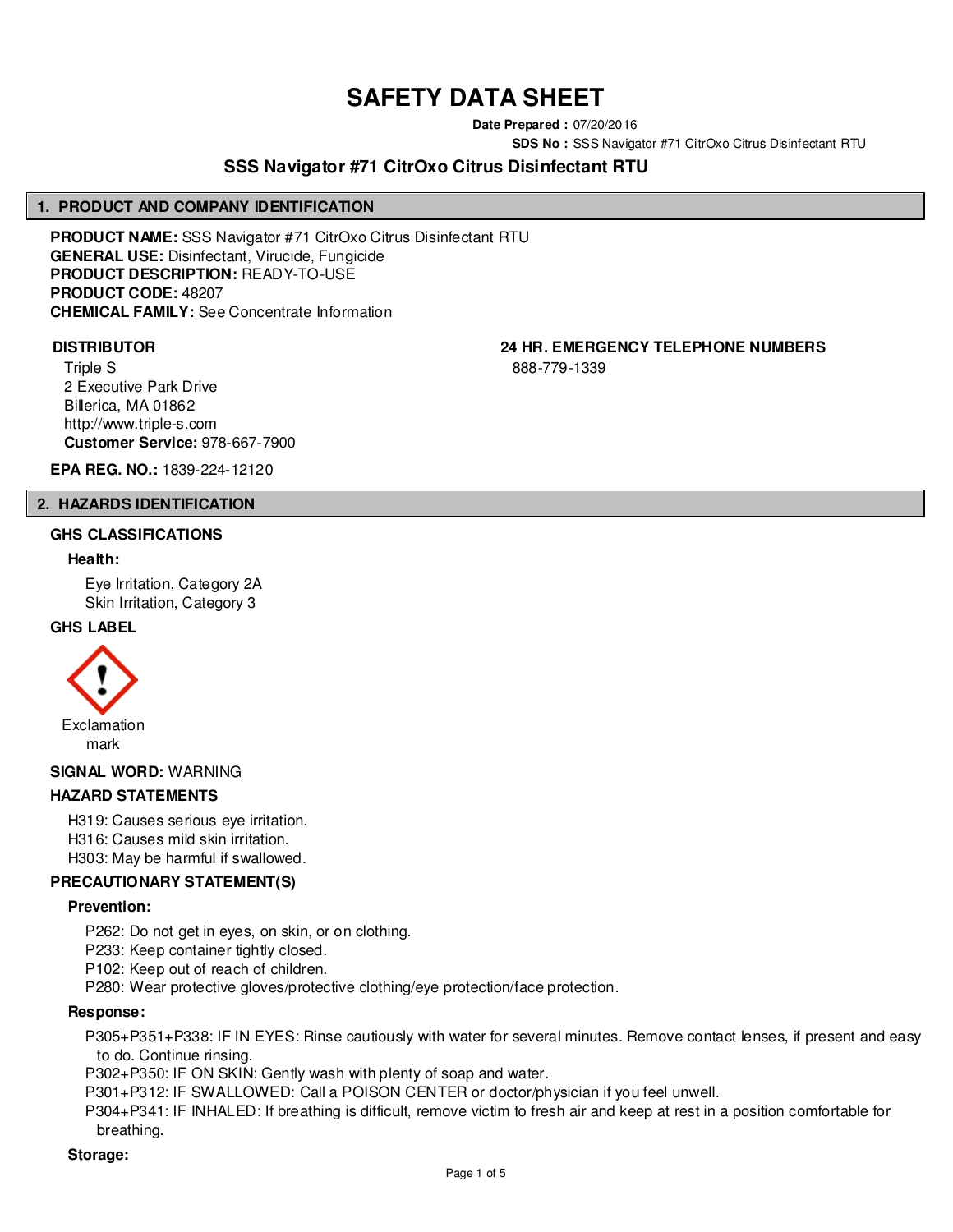P404: Store in a closed container.

**Disposal:**

P501: Dispose of contents/container according to all local, state and Federal regulations.

#### **EMERGENCY OVERVIEW**

**PHYSICAL APPEARANCE:** Light color version of concentrate.

**IMMEDIATE CONCERNS:** Eye & Skin irritant

#### **POTENTIAL HEALTH EFFECTS**

**EYES:** Contact causes eye irritation.

**SKIN:** Skin irritant with prolonged or repeated contact.

#### **SKIN ABSORPTION: None Expected.**

**INGESTION:** Although of moderate to low toxicity, ingestion of large amounts can cause gastrointestinal irritation, nausea, vomiting, diarrhea.

**INHALATION:** Mist is irritating to nose, throat and lungs.

#### **REPRODUCTIVE TOXICITY**

**REPRODUCTIVE EFFECTS:** No known significant effects or critical hazards.

**TERATOGENIC EFFECTS:** No known significant effects or critical hazards.

**CARCINOGENICITY:** No listed substance

**MUTAGENICITY:** No known significant effects or critical hazards.

**MEDICAL CONDITIONS AGGRAVATED:** Previous skin conditions such as dermatitis may be aggrevated.

**ROUTES OF ENTRY:** Eye, skin, ingestion.

**CANCER STATEMENT:** None

**WARNING CAUTION LABELS:** Irritant

#### **3. COMPOSITION / INFORMATION ON INGREDIENTS**

# **Chemical Name Wt.%** Refer to concentrate Product Safety Data Sheet for ingredient information  $\vert$  < 10

#### **4. FIRST AID MEASURES**

**EYES:** Immediately flush eyes with water for at least 15 minutes, while holding eyelids open. Remove contact lenses, if present, after the first 5 minutes, then continue rinsing eye. Seek medical attention immediately.

**SKIN:** Wash with soap and water. Get medical attention if irritation develops or persists.

**INGESTION:** Get immediate medical attention. Do not induce vomiting unless instructed to do so by poison center or physician.

**INHALATION:** Remove victim to fresh air and monitor. Seek medical advise if irritation persists.

#### **SIGNS AND SYMPTOMS OF OVEREXPOSURE**

**EYES:** Burning sensation with tearing, redness.

**SKIN:** Prolonged contact will cause irritation marked by redness, burning sensation.

**SKIN ABSORPTION:** Not Established

**INGESTION:** Irritation of mouth, throat, along with stomach upset, vomiting.

**INHALATION:** Irritation of nose, throat and lungs with coughing, sneezing, possible difficulty breathing.

**ACUTE EFFECTS:** Not Established

#### **5. FIRE FIGHTING MEASURES**

**FLAMMABLE CLASS:** NA = Not Applicable

**GENERAL HAZARD:** NA = Not Applicable

**EXTINGUISHING MEDIA:** Not required. Water based material.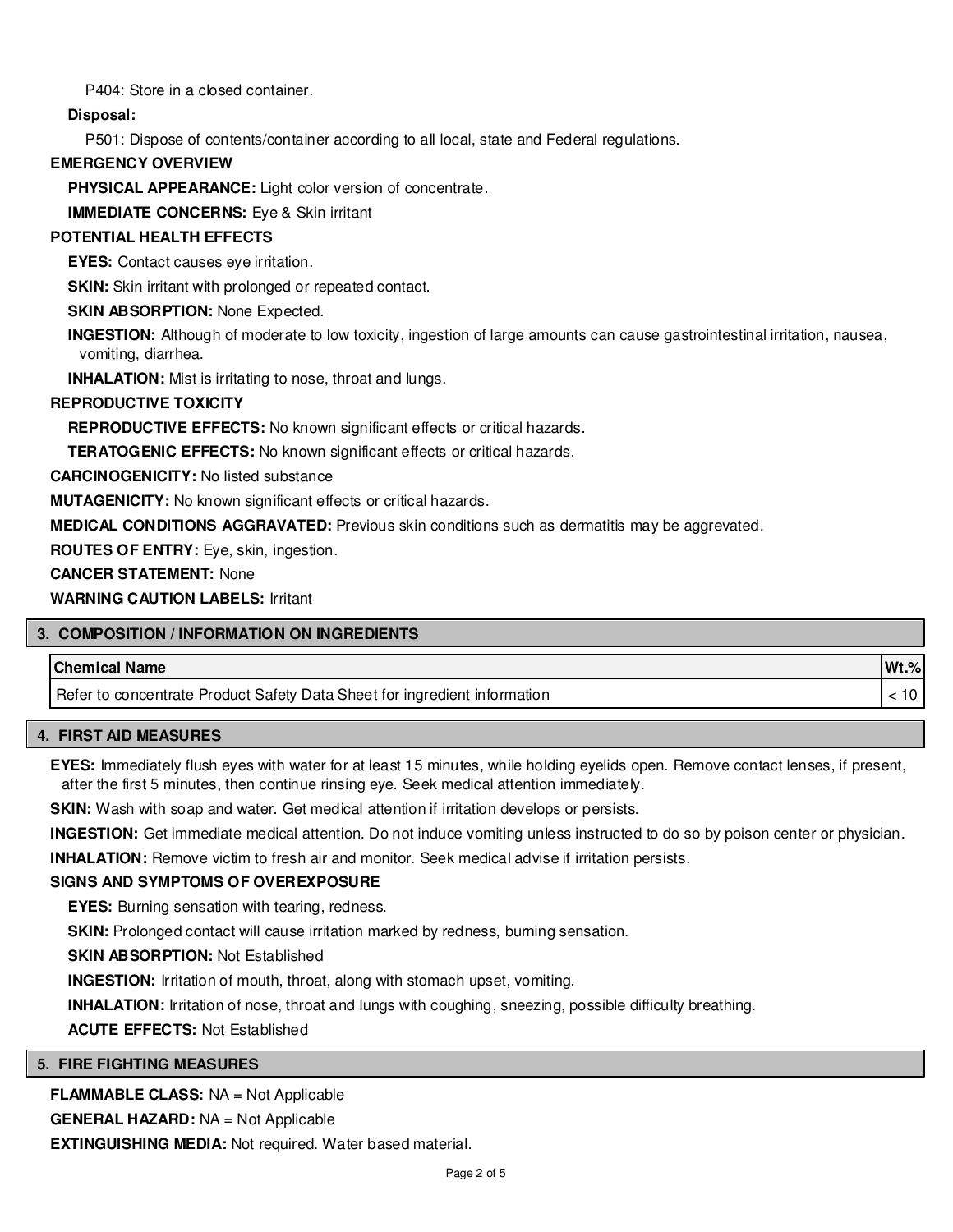#### **6. ACCIDENTAL RELEASE MEASURES**

**SMALL SPILL:** Avoid walking in product. Wipe up or otherwise flush small spills to sanitary sewer.

**LARGE SPILL:** Avoid walking in material. Prevent product from entering into stream, soil, storm sewer or other bodies of water.

#### **ENVIRONMENTAL PRECAUTIONS**

**WATER SPILL:** Avoid discharges into open waterways.

**LAND SPILL:** Avoid discharge to soil.

**GENERAL PROCEDURES:** Isolate spill or leak area immediately. Keep unauthorized personnel away. Do not touch or walk through spilled material. Prevent entry into waterways, sewers, or confined areas. Absorb with dry earth, sand or other noncombustible material and transfer to containers.

**SPECIAL PROTECTIVE EQUIPMENT:** Eye protection, rubber gloves, rubber boots to protect feet.

#### **7. HANDLING AND STORAGE**

**GENERAL PROCEDURES:** Close container after use.

**HANDLING:** Wear chemical resistant rubber or neoprene gloves and eye safety goggles/full face shield when handling.

**STORAGE:** Store in area inaccessible to children.

**STORAGE TEMPERATURE:** Store at ambient temperatures.

**STORAGE PRESSURE:** Store at ambient atmospheric pressure.

#### **8. EXPOSURE CONTROLS / PERSONAL PROTECTION**

**ENGINEERING CONTROLS:** No special requirements.

#### **PERSONAL PROTECTIVE EQUIPMENT**

**EYES AND FACE:** Safety glasses with side shields.

**SKIN:** Rubber or other chemical resistant gloves.

**RESPIRATORY:** A respirator is not needed under normal and intended conditions of product use.

**PROTECTIVE CLOTHING:** No special requirements.

**WORK HYGIENIC PRACTICES:** Wash with soap and water after handling. Do not eat, drink or smoke while using product.

#### **9. PHYSICAL AND CHEMICAL PROPERTIES**

**PHYSICAL STATE: Liquid ODOR:** Citrus **ODOR THRESHOLD:** Not Established **COLOR:** Lighter color of concentrate. **pH:** Not Established **PERCENT VOLATILE:** >90 **FLASH POINT AND METHOD:** None **FLAMMABLE LIMITS:** N/A **AUTOIGNITION TEMPERATURE:** NA = Not Applicable **VAPOR PRESSURE:** ≤ 20 mm Hg at (68°F) **VAPOR DENSITY:** ≥ 1 Air = 1 **BOILING POINT: 212<sup>0</sup> F: 100<sup>0</sup> C FREEZING POINT: 32° F; 0° C MELTING POINT:** NA = Not Applicable **THERMAL DECOMPOSITION:** Not Available **SOLUBILITY IN WATER:** Complete **EVAPORATION RATE:** (Water =1) 1.0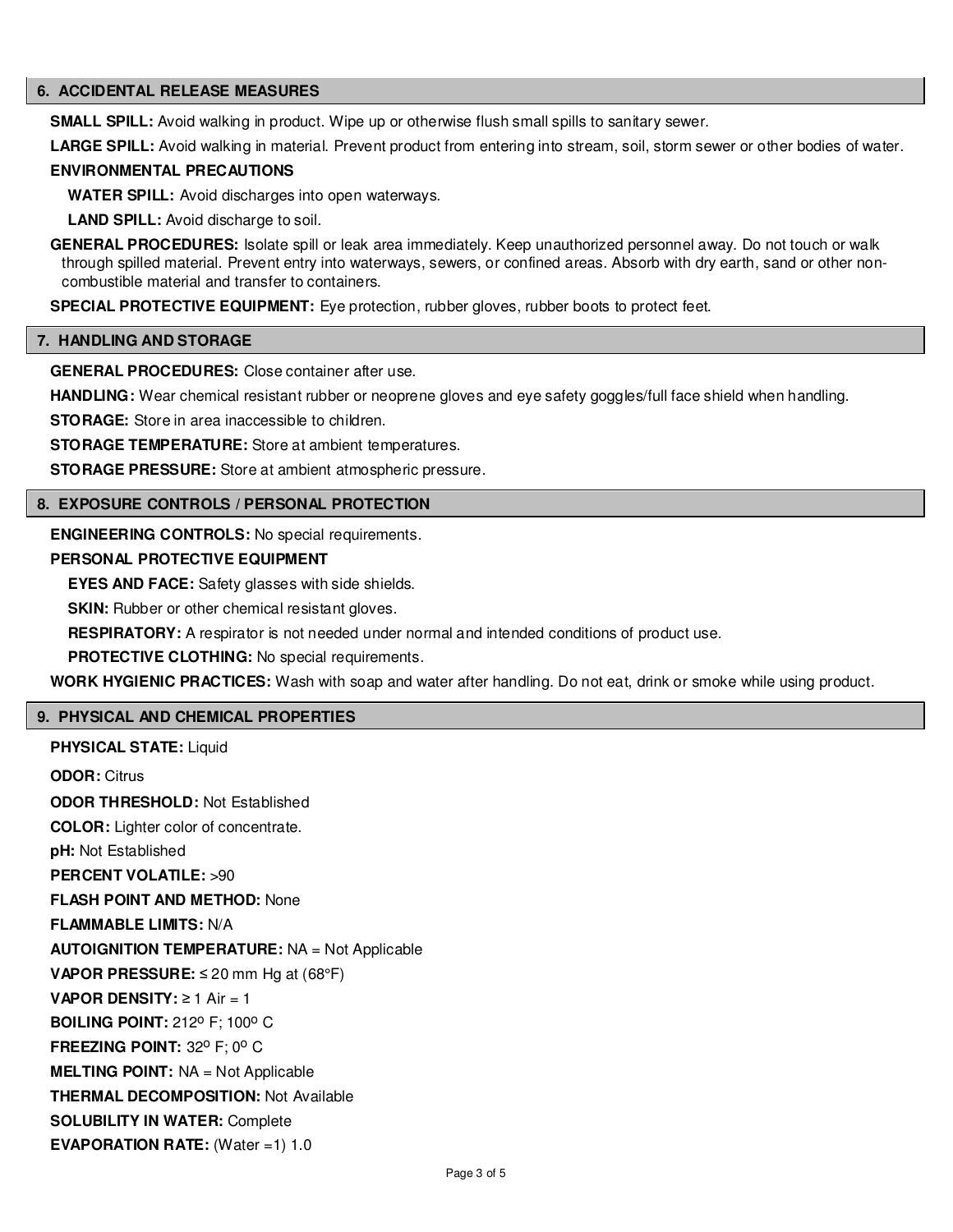**DENSITY:** 8.34 at (68°F) **Notes:** Estimated **SPECIFIC GRAVITY:** 1.01 grams/ml. **Notes:** Estimated **VISCOSITY:** Water thin. **(VOC):** Not Established

#### **10. STABILITY AND REACTIVITY**

**REACTIVITY:** Stable **HAZARDOUS POLYMERIZATION:** No **CONDITIONS TO AVOID:** Not Established **POSSIBILITY OF HAZARDOUS REACTIONS:** None Expected. **HAZARDOUS DECOMPOSITION PRODUCTS:** None known. **INCOMPATIBLE MATERIALS:** Not Established

#### **11. TOXICOLOGICAL INFORMATION**

#### **ACUTE TOXICITY**

**DERMAL LD50:** Not Established **ORAL LD50:** Not Established **INHALATION LC50:** Not Established **SERIOUS EYE DAMAGE/IRRITATION:** Irritant **RESPIRATORY OR SKIN SENSITISATION:** No known significant effects or critical hazards. **GERM CELL MUTAGENICITY:** No known significant effects or critical hazards. **CARCINOGENICITY IARC:** None known.

**REPRODUCTIVE TOXICITY:** No known significant effects or critical hazards.

**STOT-SINGLE EXPOSURE:** No known significant effects or critical hazards.

#### **12. ECOLOGICAL INFORMATION**

**ENVIRONMENTAL DATA:** Not Established

**ECOTOXICOLOGICAL INFORMATION:** Not Established

**AQUATIC TOXICITY (ACUTE): Not Established**

**CHEMICAL FATE INFORMATION:** Not Established

#### **13. DISPOSAL CONSIDERATIONS**

**DISPOSAL METHOD:** Small amounts (less than 5 gallons) may be disposed of in sanitary sewer. Consult local authorities for additional disposal information.

**FOR LARGE SPILLS:** Consult with local and state authorities for large volume disposal.

**PRODUCT DISPOSAL:** See above.

**EMPTY CONTAINER:** Rinse container with clear water. Offer container for recycling, or dispose of in trash.

**RCRA/EPA WASTE INFORMATION:** NA = Not Applicable

#### **14. TRANSPORT INFORMATION**

#### **DOT (DEPARTMENT OF TRANSPORTATION)**

**PROPER SHIPPING NAME:** Not intended to be shipped away from end-user site.

**AIR (ICAO/IATA)**